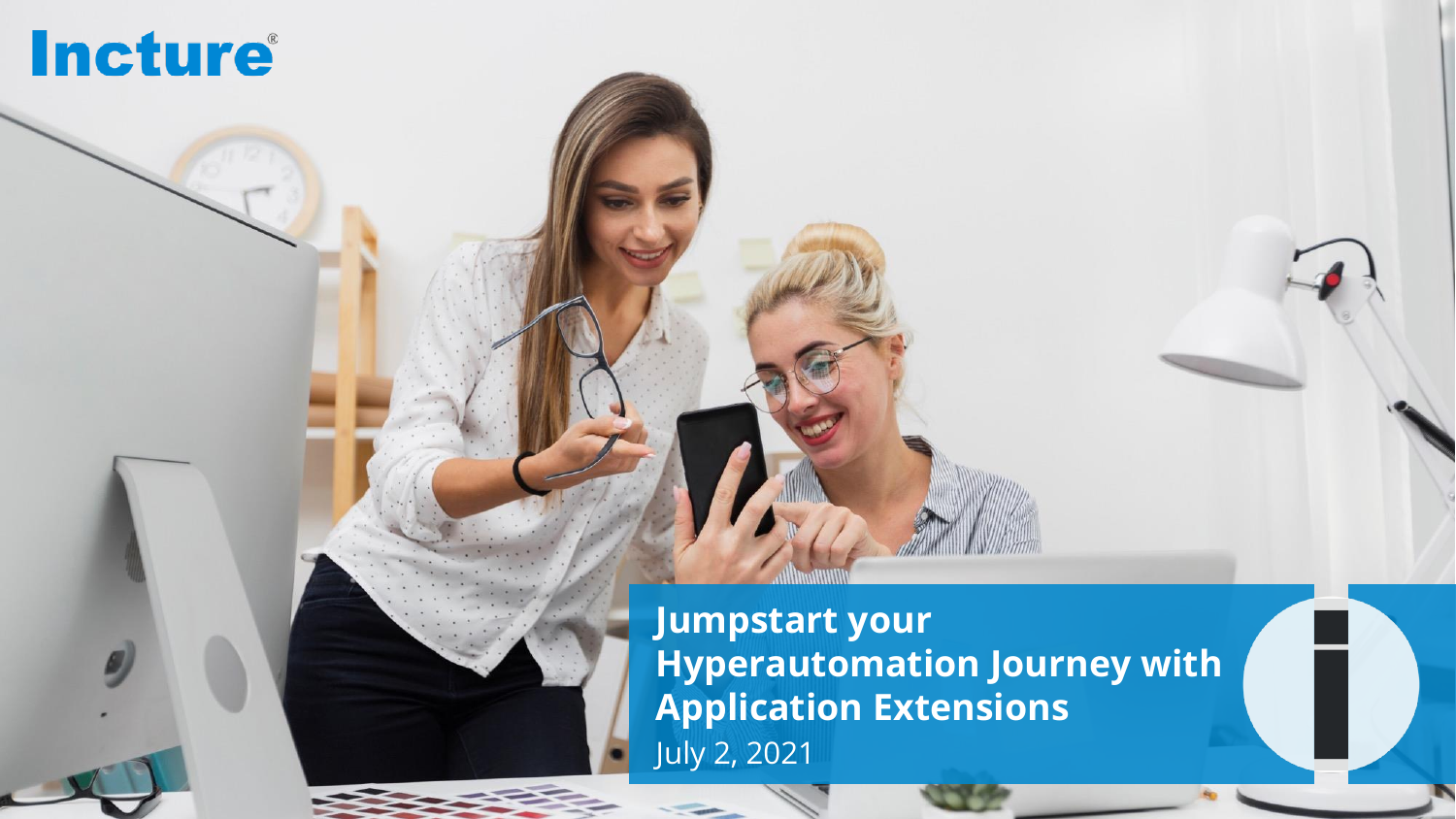## **Incture Delivers Digital to SAP Customers**

*Our Vision: Enhancing people's lives with digital systems*

- Enterprise **Digital Applications** and **Products** for SAP Customers
- **15 years** of delivering digital solutions including **Cherrywork**<sup>®</sup> the largest suite of **100+ digital applications** on SAP Business Technology Platform
- **600+ Passionate Employees**

committed to delivering intelligent digital applications with speed and at scale to address SAP customers' complex business challenges and opportunities

- **Thought leader and preferred digital application engineering** partner for Fortune 500 customers globally
- Aspire to be the marketplace of digital apps for SAP customers, driven by an **employee-owned entrepreneurial culture** and organization design
- **· Industry Cloud Solutions** : Manufacturing, Consumer Goods & Retail, Energy & Natural Resources and Life Sciences



### **Incture**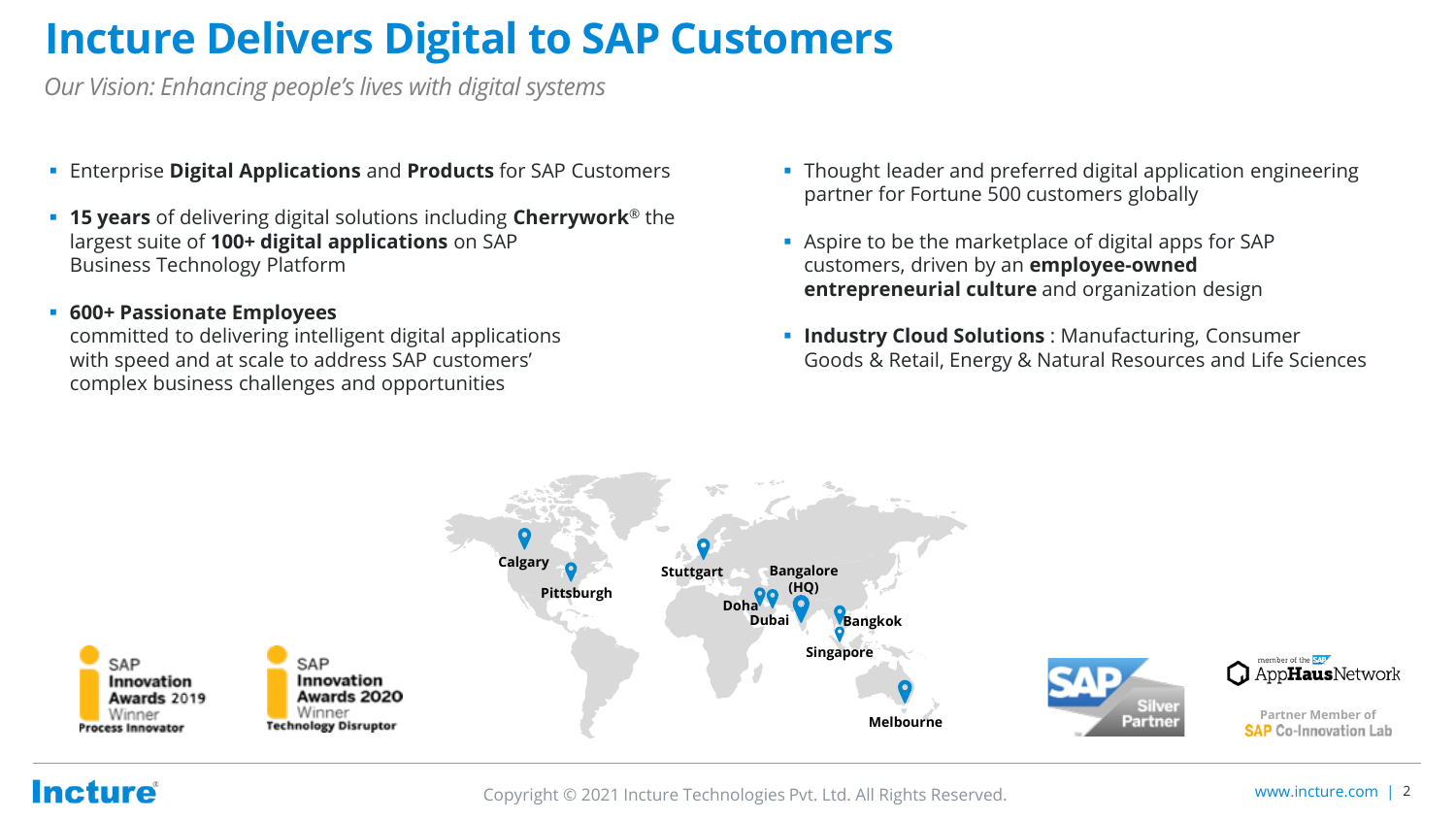# **Cherrywork** - Digital Applications and Extensions Suite on SAP BTP





### **Incture**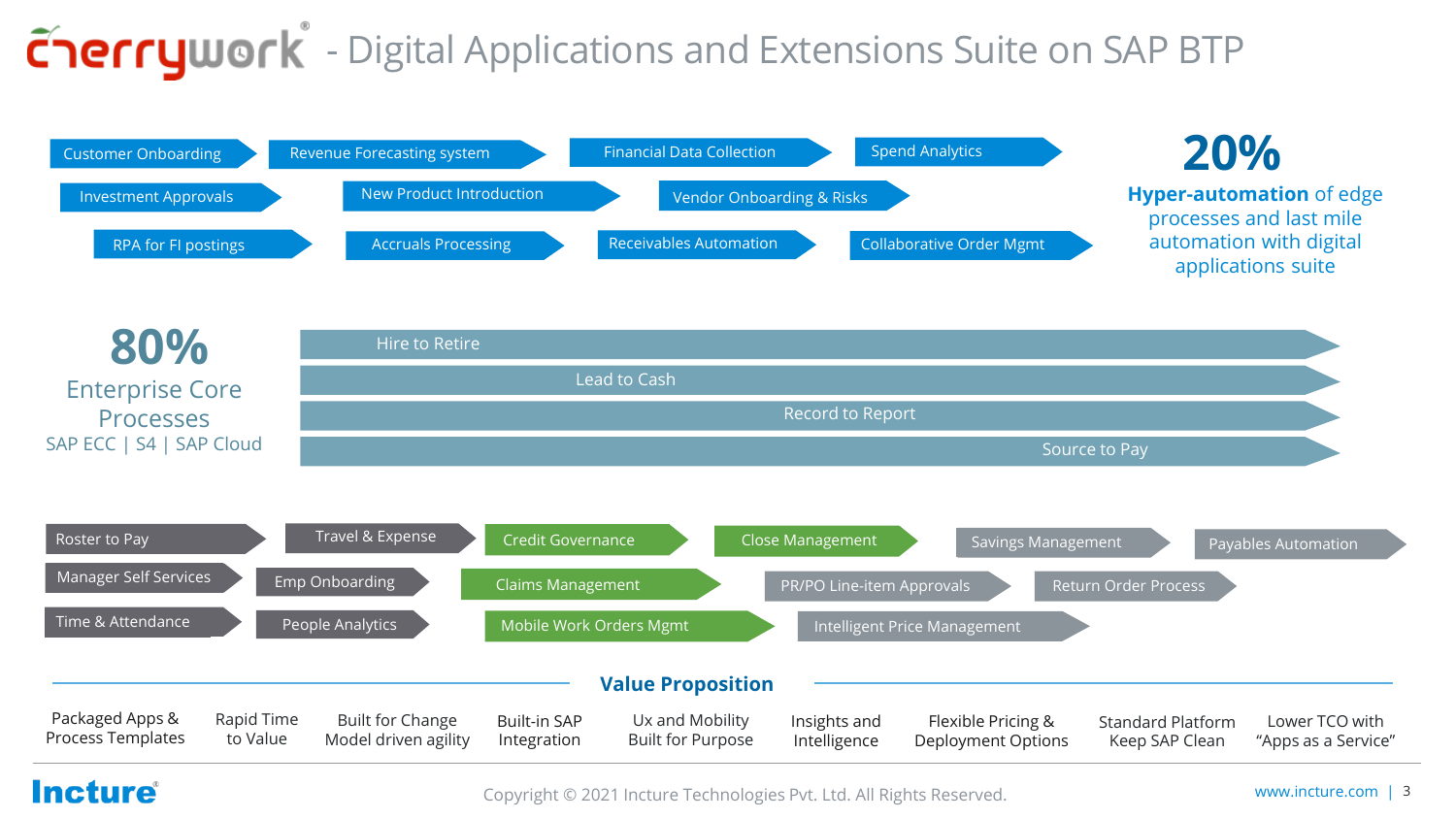## **Gartner**

## **Integrated Hyper-automation**



**Forrester** refers to it as "**Digital Process Automation (DPA)**" while **IDC** and others use "**Intelligent Process Automation (IPA)**"

### **Incture**®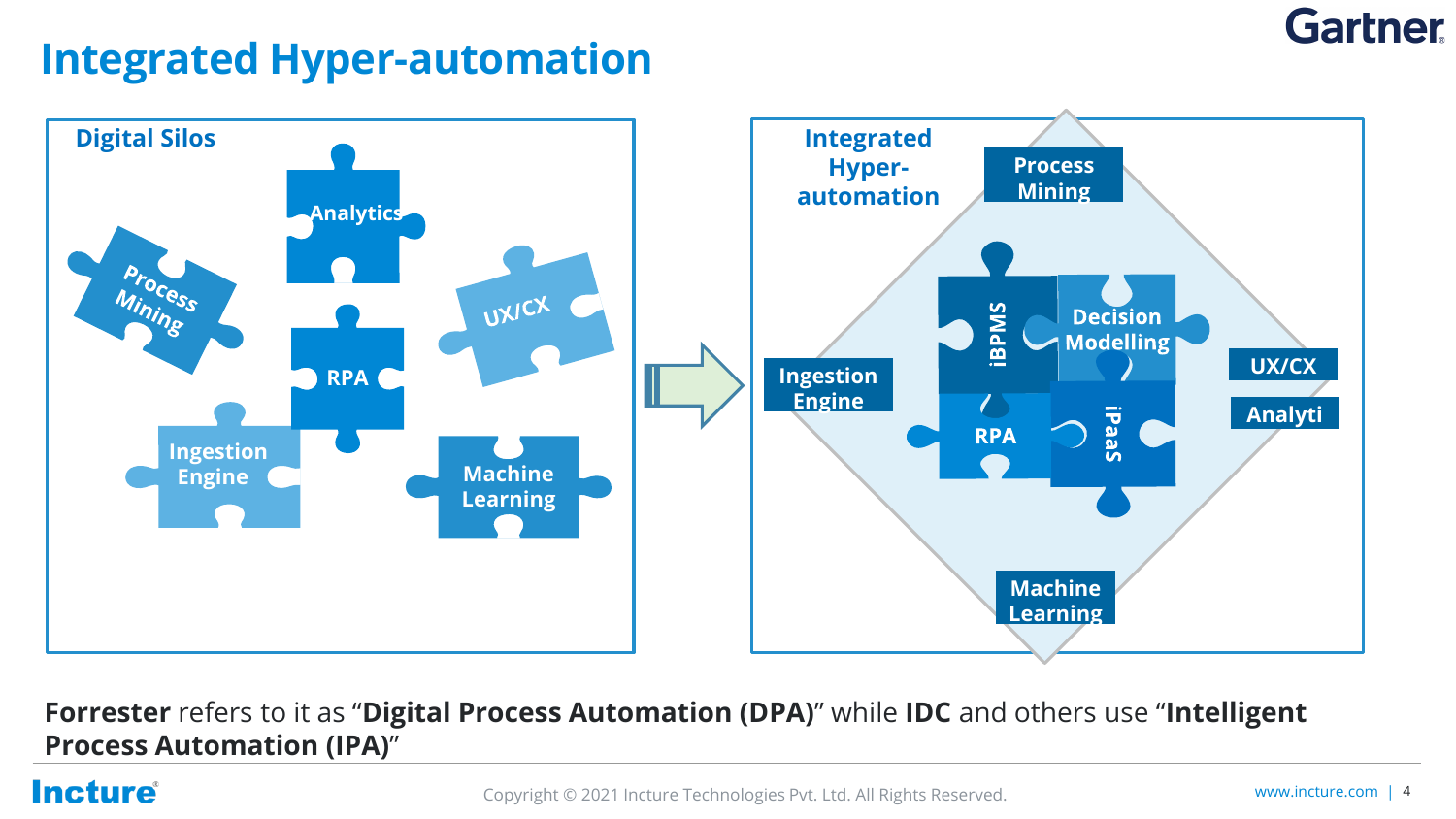## **Hyper-automation is an unavoidable market state**

▪ By 2022, **65%** of organizations that deployed Robotic Process Automation (RPA) **will introduce** artificial intelligence (AI), including machine learning (ML) and natural language processing (NLP) algorithms\*

▪ By 2024, organizations will **lower operational costs** by **30%** by combining **hyperautomation technologies** with redesigned operational processes\*

▪ By 2024, more than **70%** of the large global enterprises will have **over 70** concurrent **hyper-automation initiatives** mandating governance or facing significant instability\*

\* Source: Gartner

### **Incture**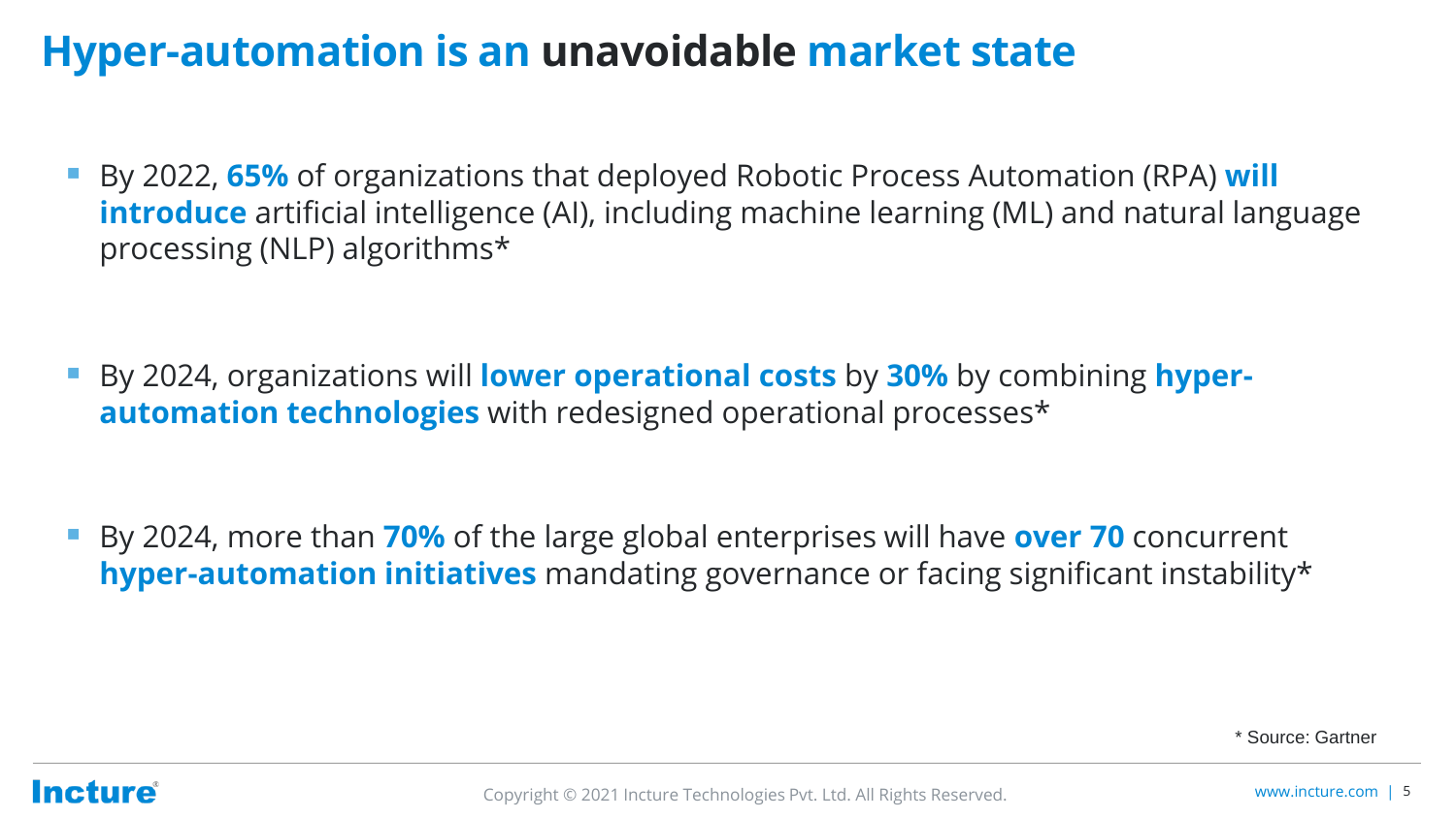## **7 Paradigms of Hyper-Automation**

Crux of our 15 years of research and development on digital applications for SAP customers

Co-innovated with SAP and leading Fortune 500 customers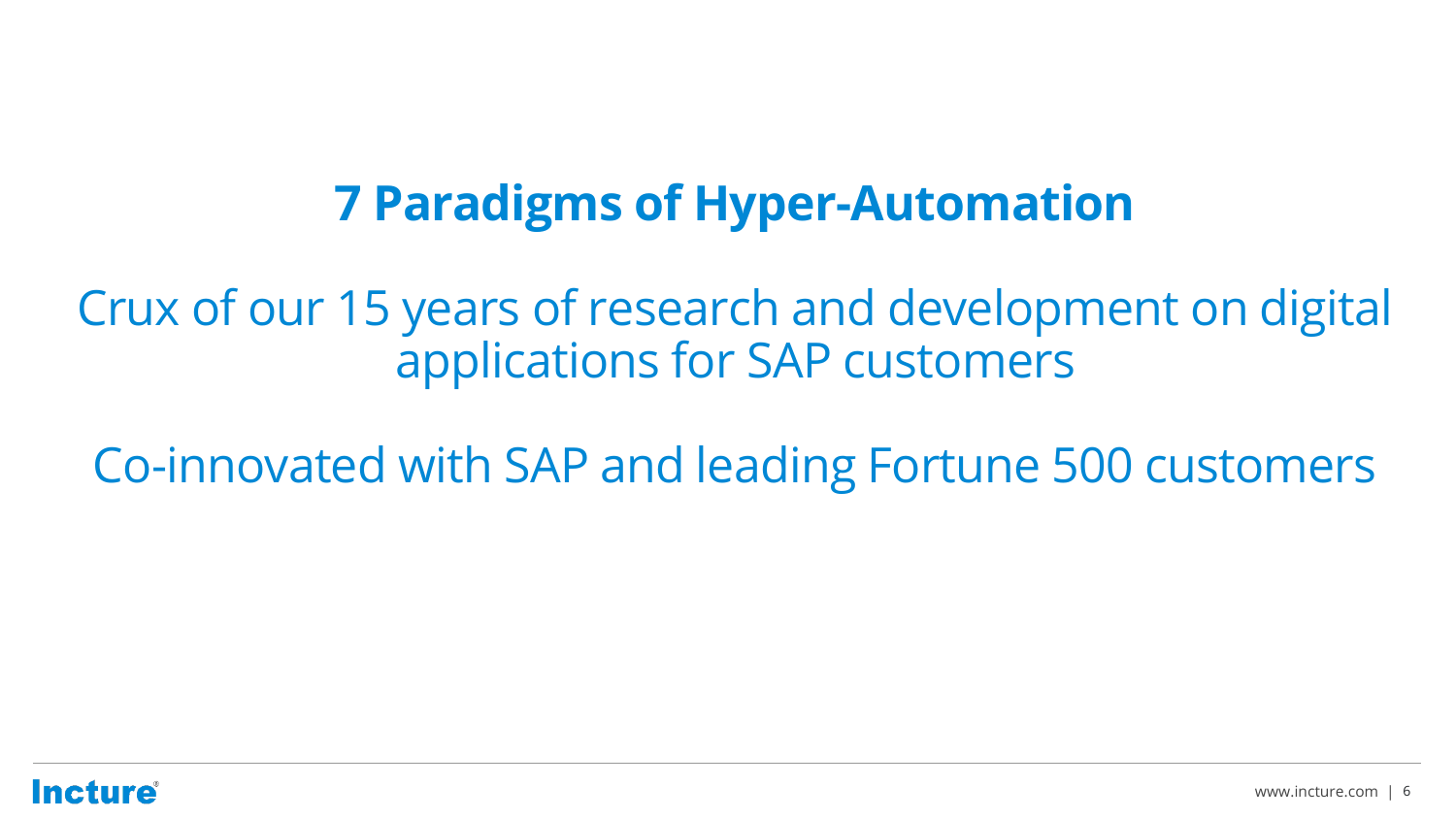## **7 Paradigms of Hyper-automation**

| Intelligent Work<br>Management                                                                                                                 | Leverage the<br><b>Enterprise Core</b>                                                                | Integration                                                                                    | Data<br>Intelligence                                                            | Ux &<br>Collaboration                                                    | Algorithmic<br>Intelligence                       | <b>Built for</b><br>Change                                                                                                                |
|------------------------------------------------------------------------------------------------------------------------------------------------|-------------------------------------------------------------------------------------------------------|------------------------------------------------------------------------------------------------|---------------------------------------------------------------------------------|--------------------------------------------------------------------------|---------------------------------------------------|-------------------------------------------------------------------------------------------------------------------------------------------|
| Intelligent work<br>management<br>across Tasks,<br>Processes and<br>Work Plans<br>Insights to Actions<br>Intelligent<br>Decision<br>Management | SAP ECC & S/4<br><b>HANA</b><br>Cloud Application<br><b>Services</b><br>Other systems in<br>landscape | <b>Unlocking</b><br>business value<br>with seamless<br>integration across<br>digital ecosystem | Leverage data for<br>real-time decision<br>making<br>Embedded Data<br>Analytics | <b>User Centric</b><br>Design<br><b>Embedded Collab</b><br>oration Tools | AI / ML<br>Document<br>Intelligence<br>Algorithms | Model driven<br>agility<br>Design for<br>extensibility<br>Enrich with<br>Process variants<br>and business<br>model change<br>requirements |
|                                                                                                                                                | $\overline{2}$                                                                                        | 3                                                                                              | 4                                                                               | 5                                                                        | 6                                                 |                                                                                                                                           |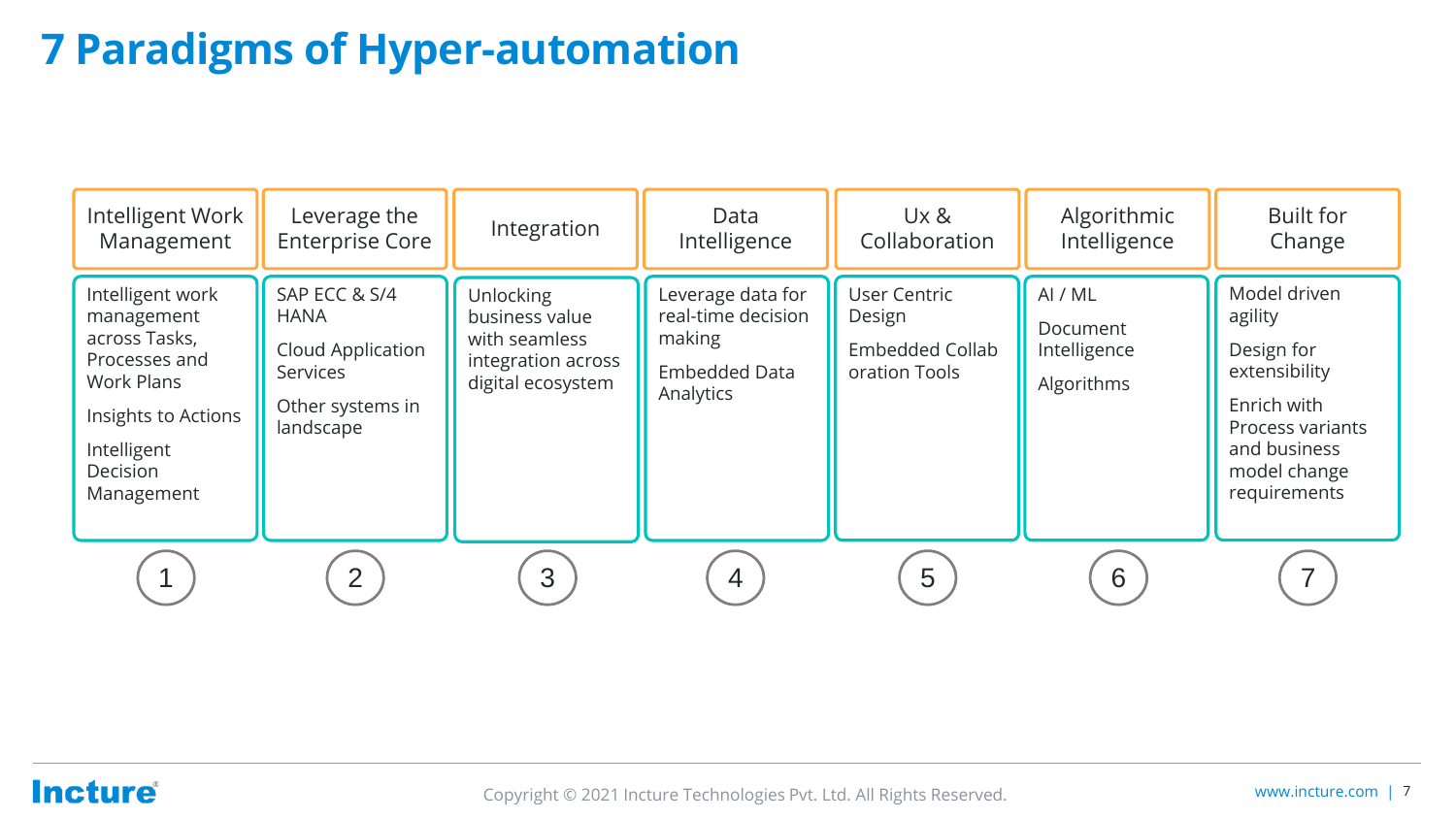## **Hyper-automation of Accounts Payables**



### **Incture**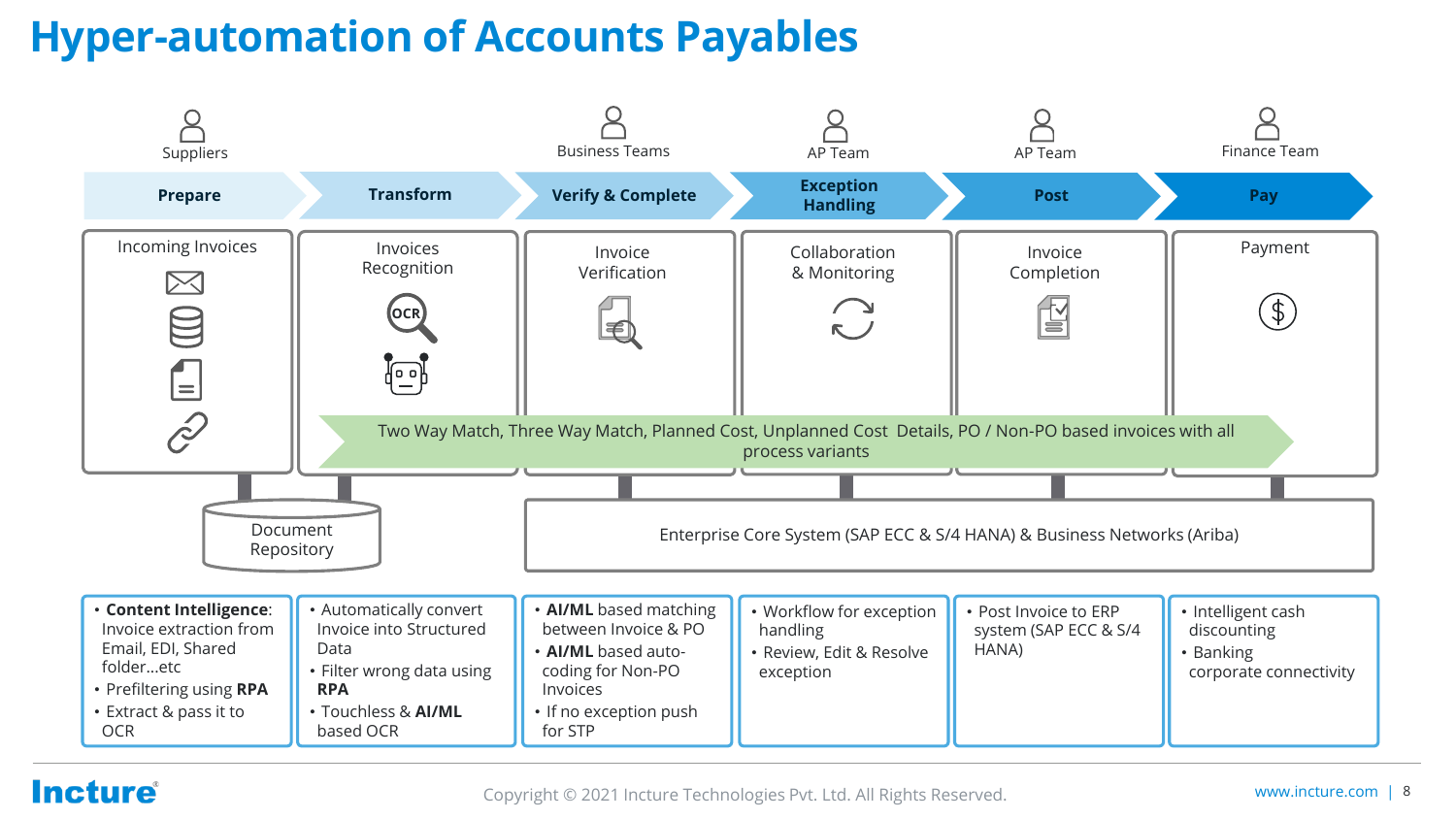### **Hyperautomation with SAP Business Technology Platform From insights to action, from pro-code to no-code**



### **Incture**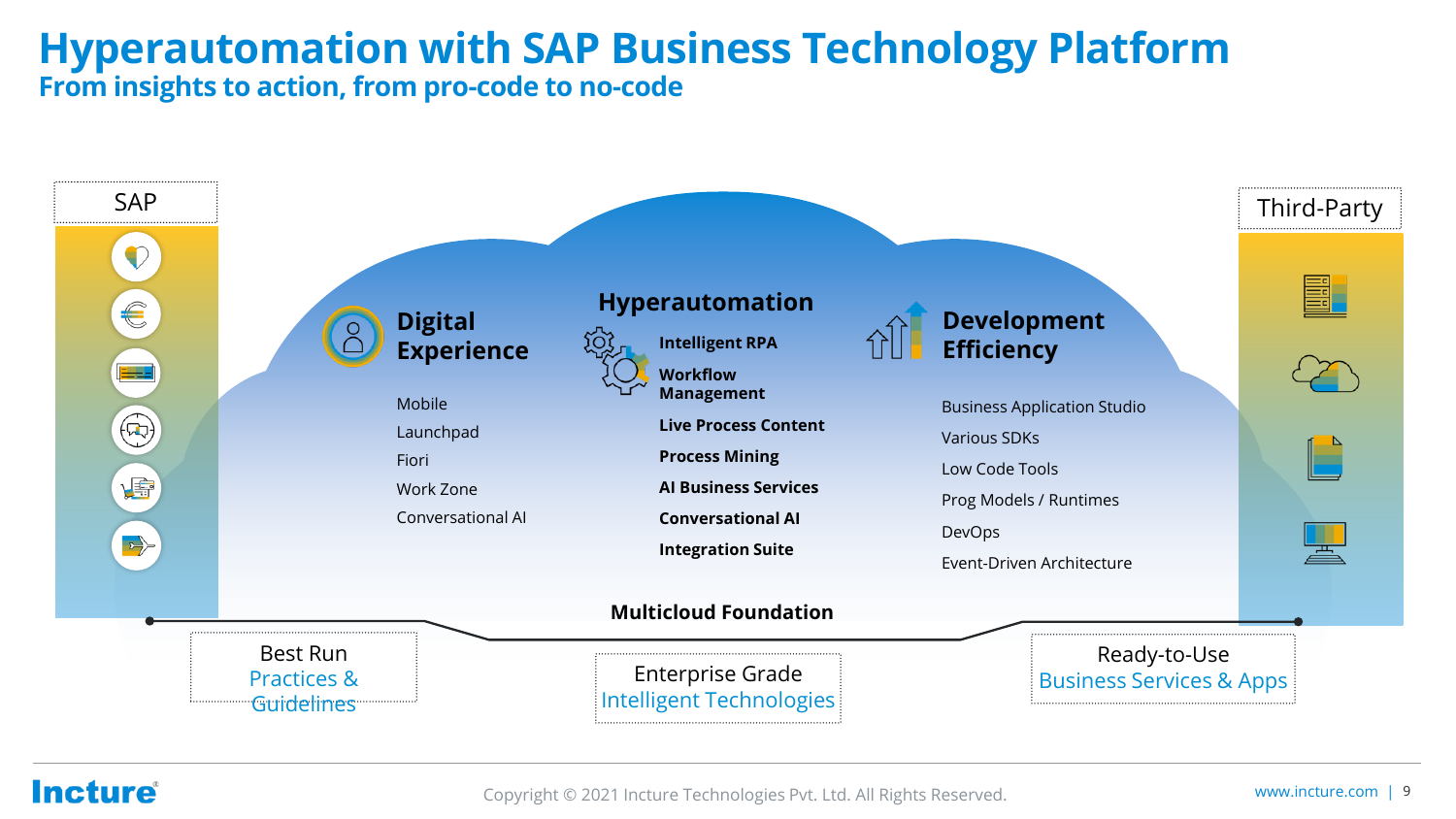## **Fast Track Hyper Automation Roadmap**

*Rapid time to value*



**Incture**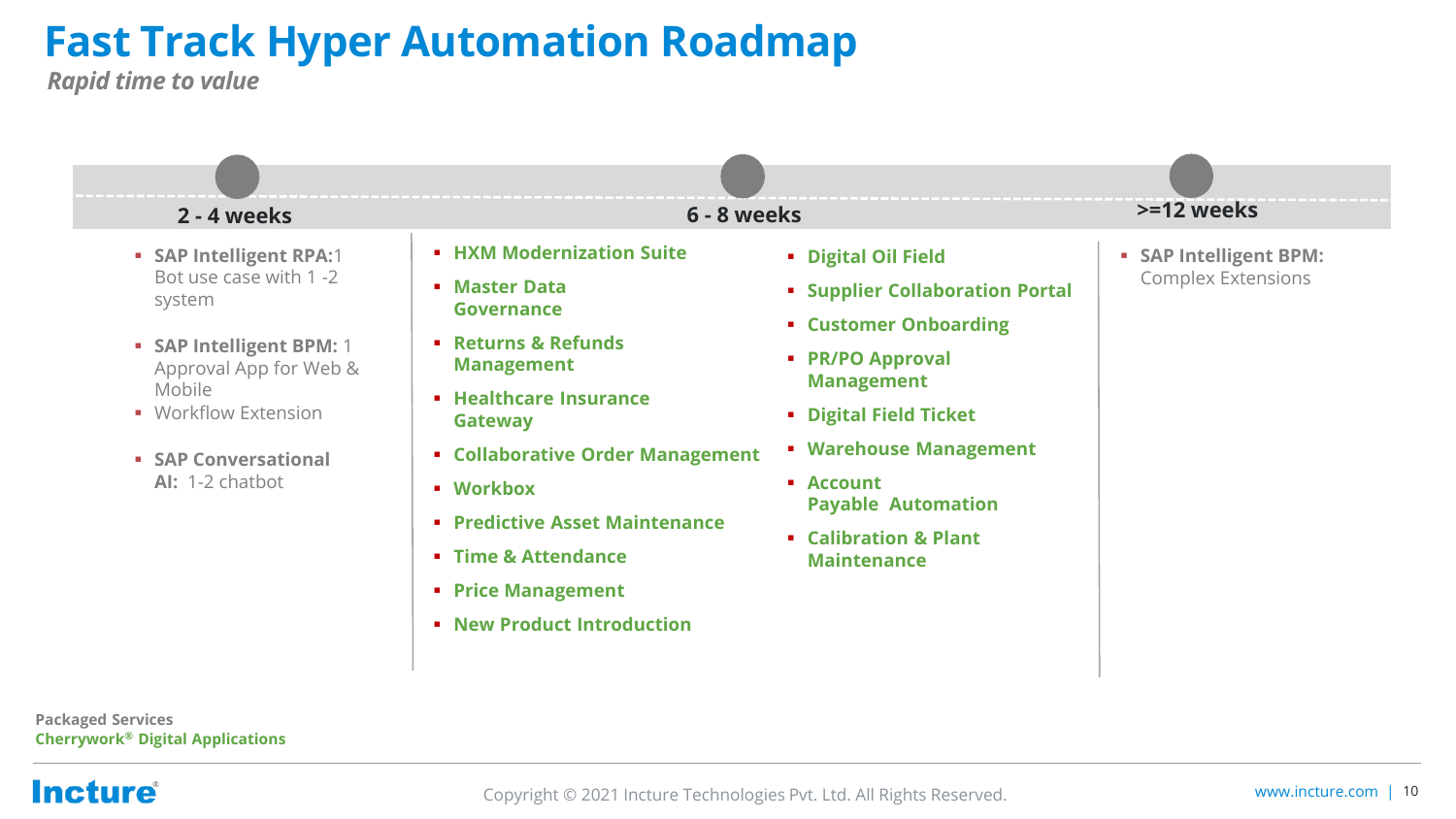### **Register now for the half day complimentary assessment services**

If you would like to take advantage of the half day complimentary assessment services worth \$4000USD, you can click on the link and use this promo code given below:

**PROMO CODE:** CRM-PM21-SIP-IEWEBININC